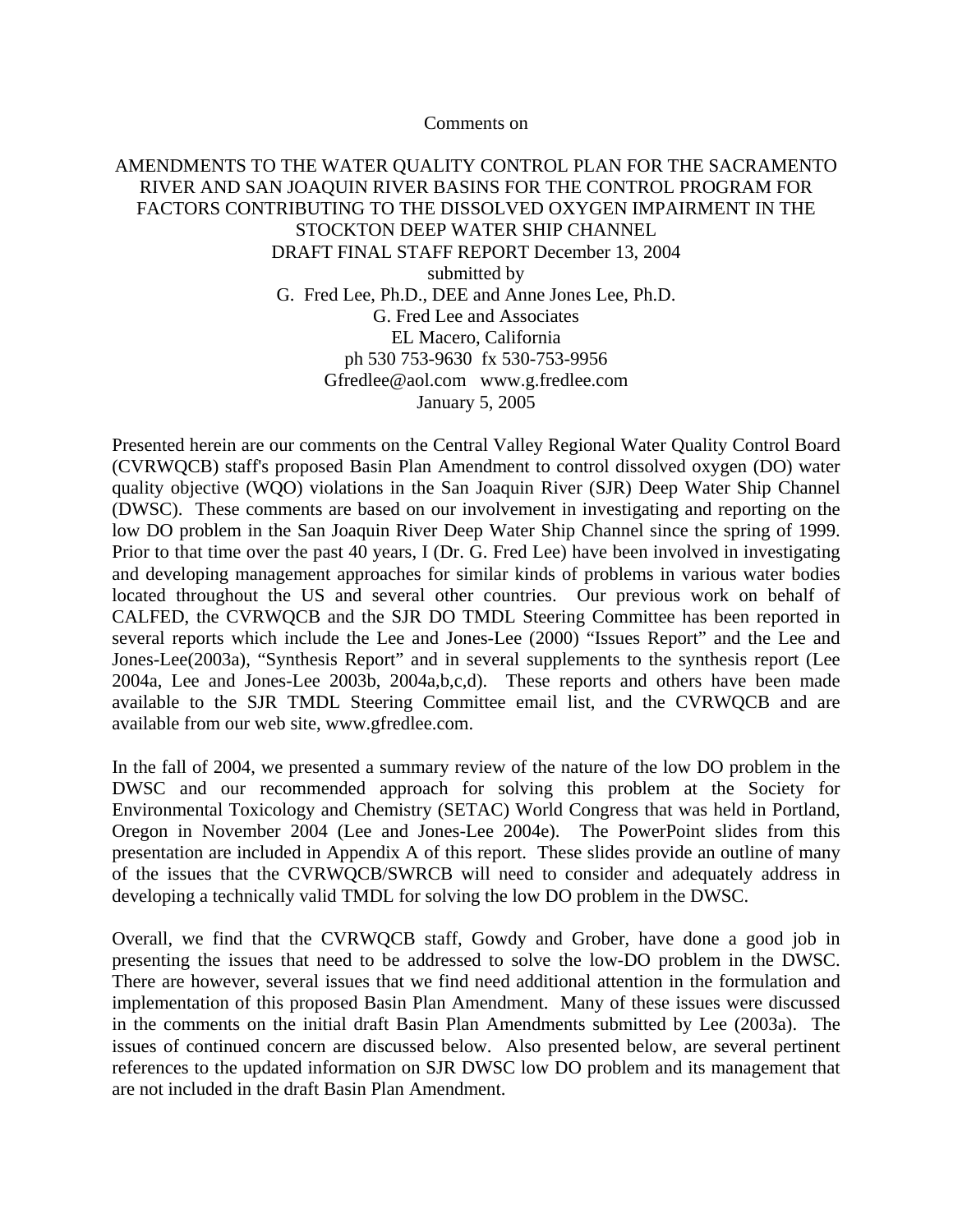#### **Need for Comprehensive TMDL Programs**

One of the major problems with the current CVRWQCB efforts to develop control programs for WQO violations is that they are not conducted in a comprehensive coordinated manner to address well known existing water quality problems in the SJR watershed. At this time, there is no overall evaluation approach that leads to a coordination of the management approaches that will need to be implemented to solve the variety of water quality problems that exist in the SJR watershed and South Delta. Many of these water quality problems are interrelated. Under the current approach, large amounts of funds could be spent developing a control program to meet a particular TMDL requirement that subsequently under a more comprehensive review will need to be changed or modified to consider the broader picture for controlling multiple water quality objective violations that are occurring in the SJR DWSC watershed. Examples of this type of situation are discussed below.

There is immediate need for the state Water Resources Control Board (SWRCB) and the CVRWQCB to develop a much more comprehensive water quality management program in the San Joaquin River watershed that properly considers all of the various water quality issues that are known to exist and will have to be addressed to manage them. These various issues have been outlined in the PowerPoint slides presented in Appendix A; some of them discussed herein.

#### Page 1 of the Executive Summary states,

## *Waste Load and Load Allocations*

*"Thirty percent of the ENOD apportioned to sources of oxygen demanding substances is allocated as a waste load allocation to the City of Stockton Regional Wastewater Control Facility (RWCF). Sixty percent of the ENOD apportioned to sources of oxygen demanding substances is allocated as a load allocation to non-point sources of algae and its precursors upstream of the DWSC. Ten percent of the ENOD apportioned to sources of oxygen demanding substances is allocated as a reserve for unknown sources and impacts, and known or new sources that have insignificant impact, including waste load allocations for point sources set at their corresponding effluent limitations applicable on 28 January 2005.*"

In previous comments on the staff's draft Basin Plan Amendment (Lee 2003a) for the low DO TMDL, we have indicated that the one third one third one third approach is not a valid approach for controlling the low DO problem in the DWSC.

#### Page 41 states,

*"Given the above arguments, this TMDL considers each of the three contributing factors to be 100% responsible for the impairment. Those parties collectively responsible for each contributing factor will need to coordinate with those responsible for the other factors to implement control measures that eliminate excess net oxygen demand (plus the margin of safety). This TMDL does not specify the relative responsibility among these three factors. Entities responsible for each of the three main contributing factors will need to determine among themselves the relative responsibility that will be assumed by each contributing factor."* 

As discussed in our reports and in previous comments to the CVRWQCB staff, the apportionment of oxygen demand loads and factors influencing this problem should focus on the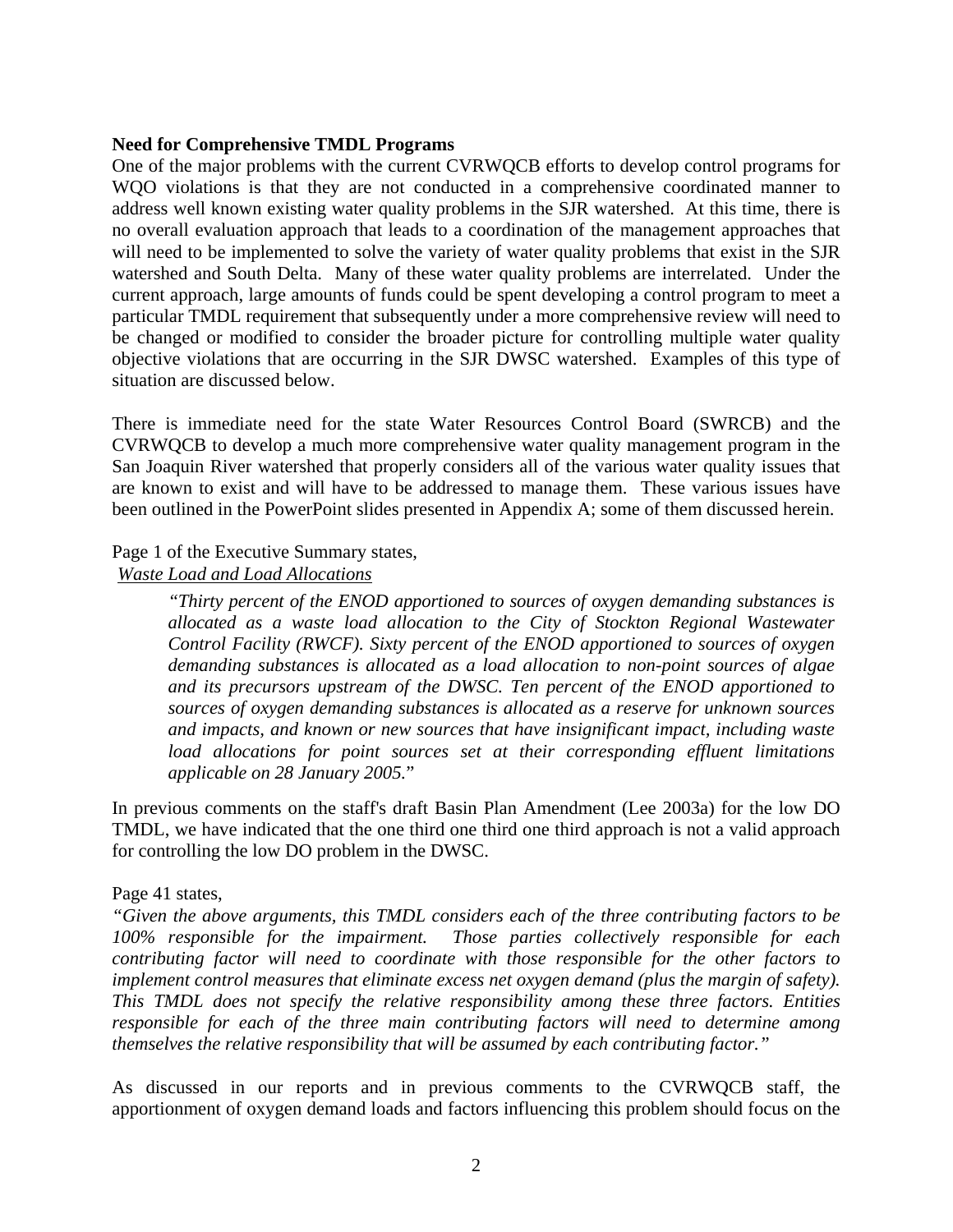impact of the continued maintenance dredging of the DWSC to maintain navigation depth. The Corps of Engineers continued maintenance dredging of the DWSC is strongly contrary to controlling the low DO problem in the DWSC in the most cost-effective manner. As discussed in our recommended approach for solving the low DO problem (Lee 2003b, Lee and Jones-Lee 2004d) considerable effort needs to be made to get the US Congress to provide funds that can be used to control DO WQO violations associated with mitigation for continued maintenance dredging of the DWSC.

Another major responsibility for this problem is due to the manipulations of SJR DWSC flows in the SJR DWSC watershed and South Delta. Recently, the San Joaquin River Water Quality Management Group (SJRWQMG) have focused attention on managing SJR flow and salt loads in the SJR watershed to control violations of the total salt concentrations in the SJR at Vernalis as part of an effort to meet the current water quality objective for salt (TDS, EC) in the SJR at Vernalis. As discussed in our reports, the current 700µmhos/cm EC objective for the SJR at Vernalis needs to be significantly lowered so that the EC in a SJR water that enters the South Delta through the Head of Old River will enable irrigated agriculture in the South Delta to discharge tail water to South Delta channels without causing violations of the South Delta EC WQO of 700 µmhos/cm. At this time the SJRWQMG has failed to address this problem.

Developing a flow and salt load management program for the SJR watershed to meet the 700 µmhos/cm EC WQO at Vernalis may have limited applicability to the management program that will ultimately have to be developed to meet the EC objective that will need to be adopted to enable irrigated agriculture in the South Delta to continue to exist. These issues have been discussed by Lee et al. (2004a,b). While there have been some who claim that the 700 µmhos/cm EC objective for the South Delta channels is overly protective the facts are that total concentrations above this level is detrimental to irrigated agriculture. It will be important to properly consider all the excess salt problems in the lower SJR and South Delta in a comprehensive program. What ever is done with respect to managing flows and the salt loads in the SJR at Vernalis can have significant impacts on managing the low DO problem in the DWSC.

The current SJRWQMG approach to address the impact of SJR watershed flow manipulations on the low DO problem in the DWSC is to address this issue as a secondary issue to managing flows to control total salts in the SJR at Vernalis. Since as documented in our reports, the management of flow in the SJR watershed and in the South Delta are a major contributor to the low DO problem in the DWSC, there is need to focus on determining the maximum readily attainable steady flows of the SJR through the DWSC in order to minimize the funds needed for aeration and oxygen demand load control. As discussed by Lee and Jones-Lee (2003a,c, 2004a) and Lee 2004a,c), it will be important to gain control of SJR DWSC extreme flow variability that occurs now. This variability is directly responsible for some low DO events. Of particular concern are situations where there have been moderate flows of the SJR through the DWSC followed by periods of essentially no flow. This leads to loading up the DWSC with oxygen demand constituents where there is no transport flow through the first 7 miles of the DWSC to Turner Cut. Repeatedly over the past five years that there's been data collected, such situations lead to severe DO depletions below the WQO.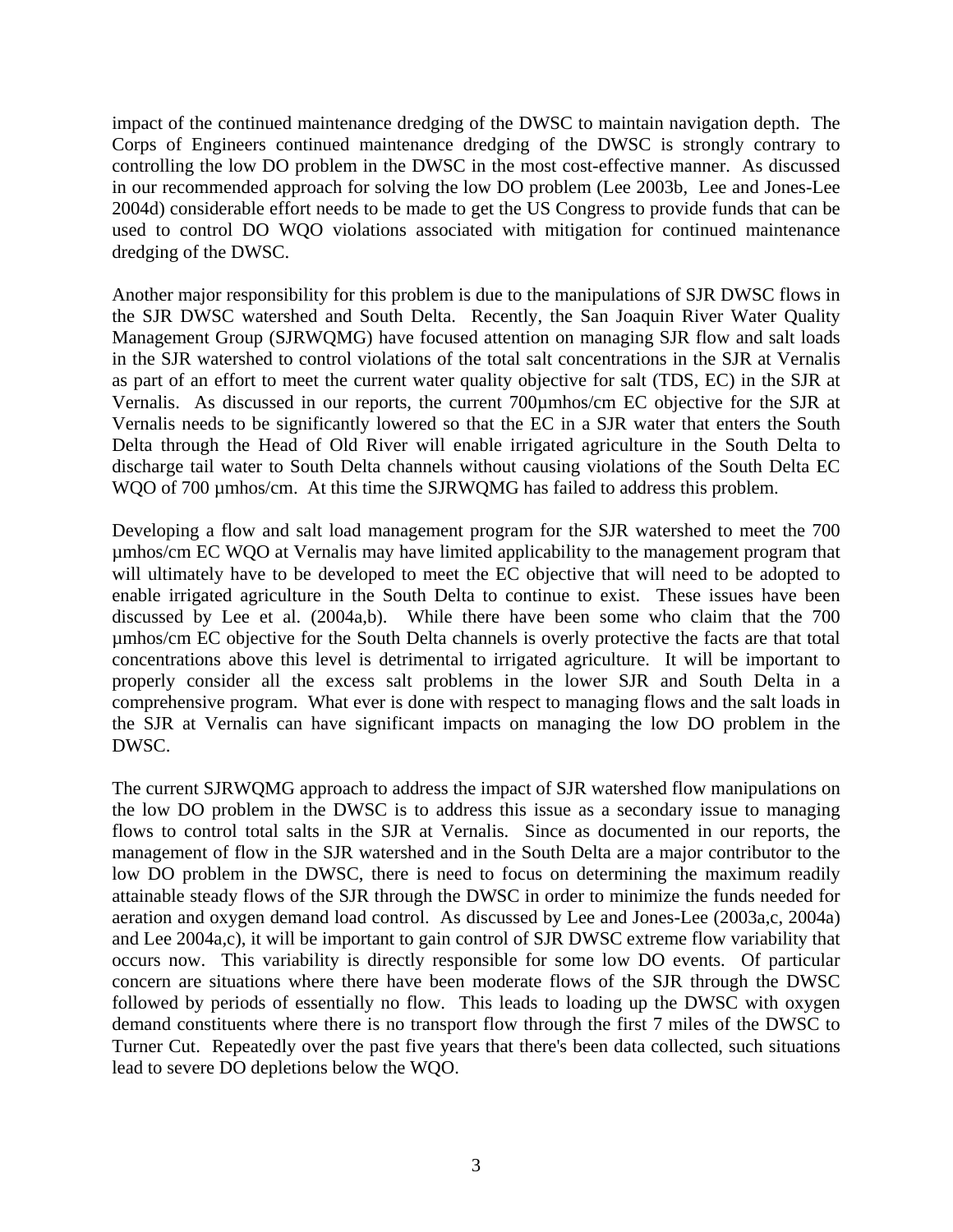#### **Oxygen Demand Load Sources**

The third area that needs more directed attention then is provided for in the draft Basin Plan Amendment is the control of oxygen demanding substances that are added to the DWSC. As discussed in our reports, the principal sources of oxygen demand for the DWSC are the city of Stockton domestic wastewater ammonia discharges and the algae that develop in the SJR DWSC watershed that are added to the DWSC. With respect to the city of Stockton's ammonia discharges, a review of the data that was collected in 1999, 2000 and 2001, shows that there was only one occasion during the summer and fall when the city of Stockton ammonia discharges were more than 50% of the total oxygen demand load to the DWSC. Generally, the dominant source of oxygen demand was the algae that develop in the DWSC watershed. The exceptions to this situation occurred when the SJR flow to the DWSC was very low as a result of the state and federal export projects pumps sucking all of the SJR Vernalis water into the South Delta through the Head of Old River. Under these conditions, the city of Stockton's wastewater discharged ammonia and other oxygen demand constituents in the wastewater become the dominant source of oxygen demand for the DWSC. During the winter months, especially in February, the city of Stockton's wastewater discharge of ammonia and other oxygen-demanding constituents becomes the primary source of oxygen demand, due primarily to the diversion of SJR Vernalis water into the South Delta and the low algal content of the SJR water at Vernalis.

It has been suggested that the winter low-DO problem in the SJR DWSC will not occur in future years when the city of Stockton controls the ammonia discharges to the 2 mg/L monthly average discharge NPDES limit that the CVRWQCB as placed on the cities wastewater discharges. It is important to understand however, that this limit is based on meeting the ammonia concentrations in the lower SJR and upper DWSC that will not lead to violations of the ammonia toxicity water quality criterion established by the US EPA. This limit is based on a monthly average ammonia concentration.

With respect to the violations of the DO water quality objective, there can only be one violation of this objective by any magnitude at any location in the DWSC every three years. Violations that occur more frequently will require further control of DO concentrations in the DWSC. As indicated in Appendix A, under low flow conditions with the allowed excursions above the 2 mg/L ammonia monthly average discharge limit, there can be DO depletions below the water quality objective in the DWSC that would require further oxygen demand control.

It will be important that the SJR DWSC flows during all times of the year, including the winter be managed in such a way as to achieve maximum steady flow. There is need for further study to define the minimum flows of the SJR through the DWSC that can be allowed and avoid DO water quality objective violations. For planning purposes, the issue of flow of the SJR through the DWSC should be addressed as a separate issue, not as a secondary issue to salt TMDL flows. The flow needed to meet both of these TMDLs, will need to be addressed by the state Water Resources Control Board as part of the D 1641 water rights hearings where the required flows to optimize solving the salt TMDL and the low DO TMDL to the maximum extent possible through management of SJR and South Delta flows.

As discussed in the synthesis report and in the supplement to this report, there is need to define the ability to and associated costs for controlling the high algal loads (oxygen demand loads) that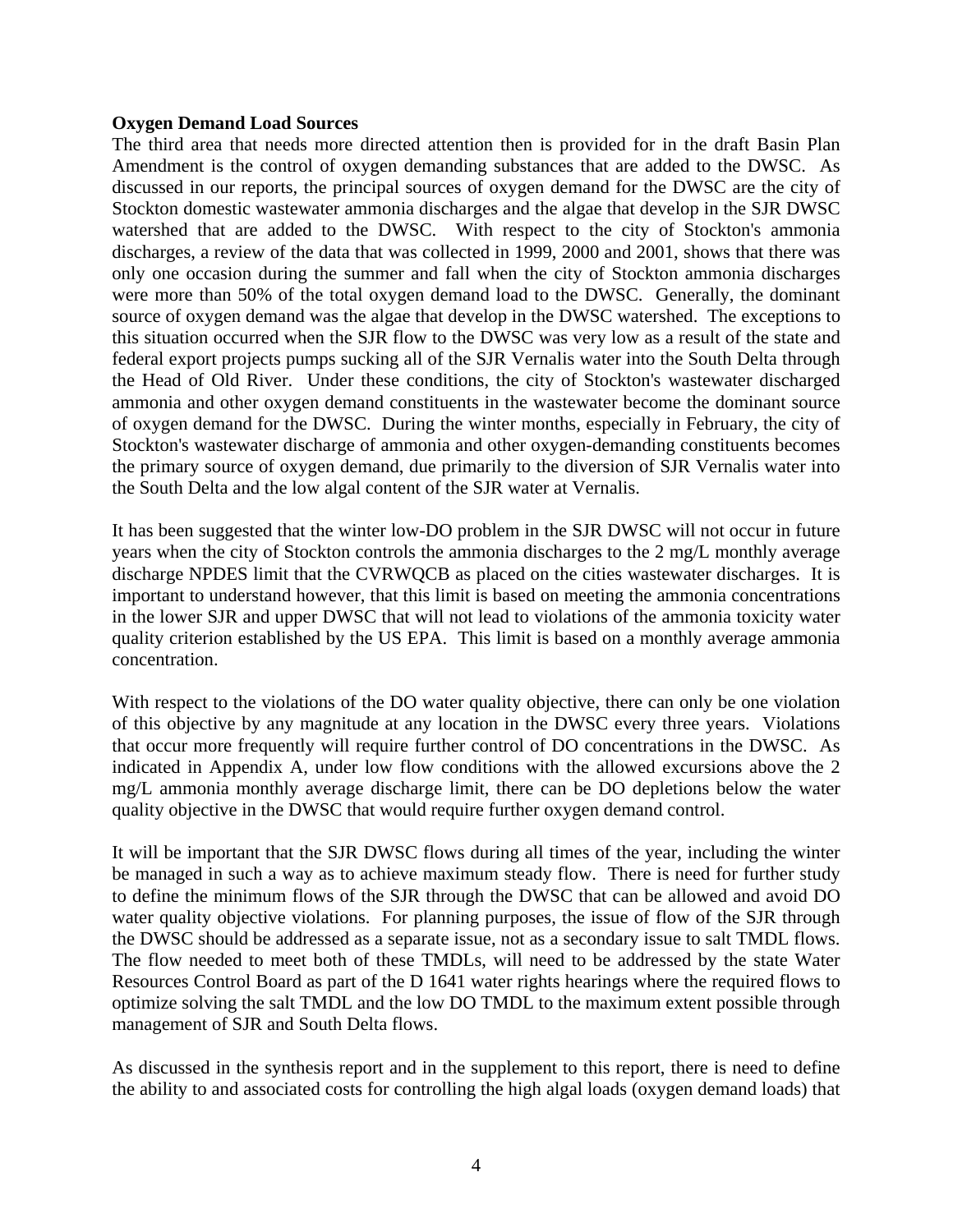developed in the SJR upstream of Mossdale. Of particular importance is the role of algae that develop in Mud and Salt Slough watersheds that become the major algal oxygen demand source that enter the DWSC that lead to DO violations below the WQO. As discussed in the synthesis report, and in other comments in reports on our web site, www.gfredlee.com, the upstream monitoring program developed by agricultural interests falls far short of a credible oxygen demand source study to determine whether it is economically possible to control oxygen demand that develops in the SJR DWSC watershed through the control of nutrients in the headwaters of Mud and Salt Sloughs. Both Drs. Foe and Lee independently, commented on the draft proposed monitoring program on the significant deficiencies in this program. While those responsible for developing the program claimed to the SJR DO TMDL steering committee that these issues would be addressed in finalizing the proposal, in fact they were not addressed. As discussed by Lee (2003d), this caused the upstream monitoring proposal to be technically flawed.

Lee (2003d) also pointed out in his comments to CALFED/CBDA that there are several other reasons not to fund this proposal including the fact that the salt TMDL implementation could significantly affect the oxygen demand load that reaches the DWSC in the form of upstream developed algae. Now that the SJRWQMG has begun to formulate an approach for controlling the excessive TDS/EC in the SJR at Vernalis it is clear that conducting studies now before the salt TMDL implementation approach is better defined could lead to a waste of CALFED/CBDA funding. Any alterations of salt load and or flows affect in the mud and salt Slough watersheds could readily impact the nutrients that develop into algae in the sloughs that become the primary seed for the algal load of oxygen demand to the DWSC from upstream sources.

Another issue that needs to be investigated as part of formulating the final TMDL to control the low-DO problem in the DWSC, is the potential benefits of reducing nutrient concentrations in the SJR upstream of the DWSC on the algae associated oxygen demand loads to the DWSC that cause DO WQO violations. While both nitrogen and phosphorus are present in the SJR at concentrations well above growth rate limiting concentrations, there is evidence from the literature (Lee and Jones-Lee 2002, Van Nieuwenhuyse 2004) that even under the conditions of surplus nutrients, reducing the nutrient loads/concentrations especially phosphorus can reduce the magnitude of algal biomass that develops in a waterbody. As outlined in Appendix A, the situation that developed in the Rhine River in Europe where reducing phosphorus loads/concentrations in the Rhine reduced the algae concentrations and the dissolved oxygen water quality problems. Similar situations have been observed for a number of waterbodies where reducing the phosphorus concentration in the waterbody through reducing the phosphorus loads to the waterbody resulted in reduced algal biomass and improve water quality. This same kind of situation could occur in the SJR upstream of the DWSC. Studies need to be conducted to determine whether this is feasible and the potential costs of nutrient control to eliminate DWSC DO WQOs violations. Jassby and Van Nieuwenhuyse (2004) and Dahlgren and Van Nieuwenhuyse (2004) has recently provided additional information that is pertinent to understanding and managing of the development of planktonic algae in the SJR DWSC watershed. Studies significantly different from those that were approved by CALFED/CBDA in the fall 2003 will need to be conducted however to properly examine the situation.

Page 46 states,

*"The CVRWQCB staff will review sampling and analysis plans for the various studies*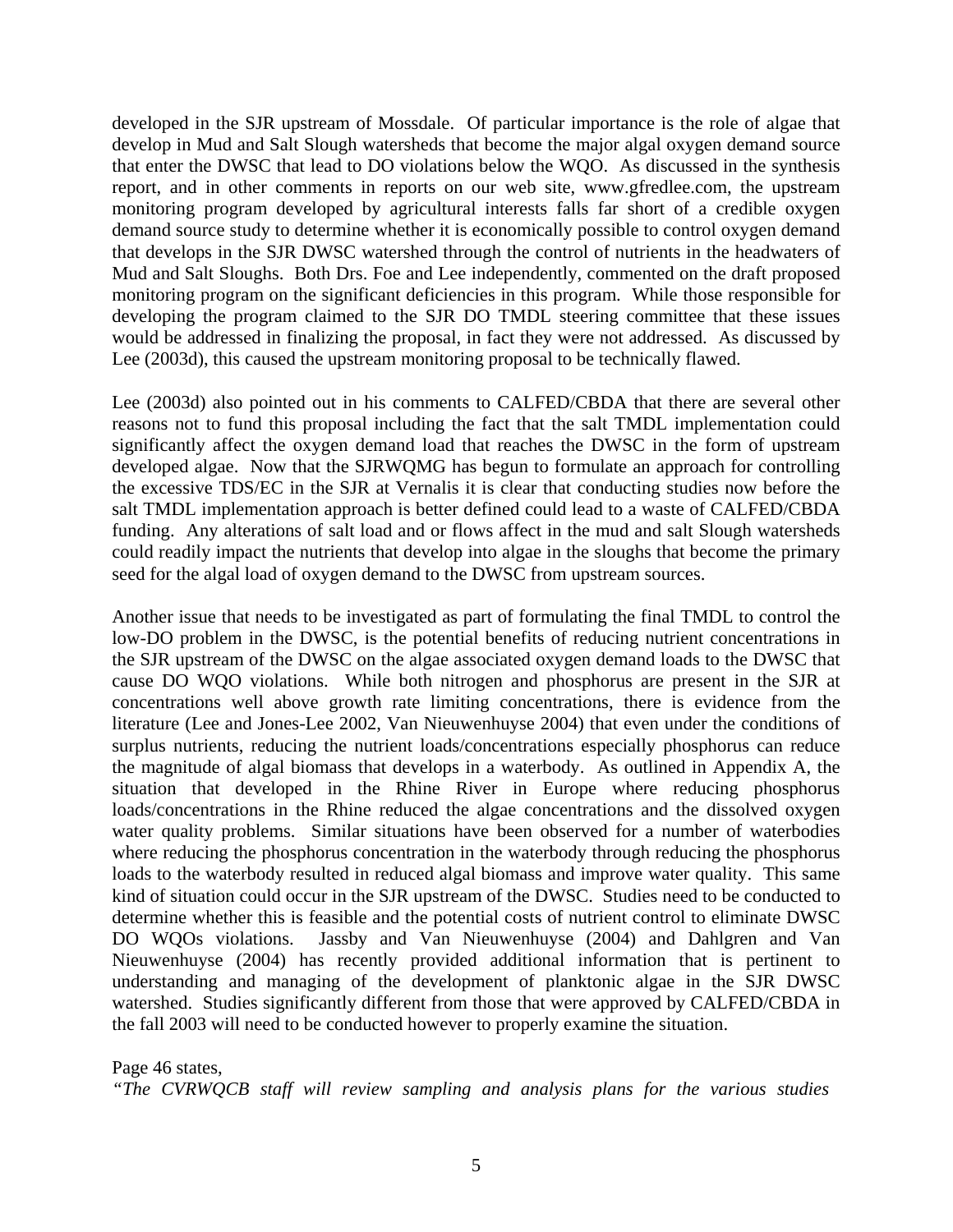### *performed during the study phase of this TMDL to ensure their adequacy in meeting the objectives of the individual studies and the TMDL study plan overall."*

Because of the way in which the upstream monitoring program was developed by the agricultural interests, a significant conflict of interest situation has developed in conducting the proposed upstream studies. The currently proposed CVRWQCB Basin Plan Amendment calls for dischargers such as upstream agricultural interests including irrigation district managers to conduct studies on the impact and control of oxygen demanding substances in the SJR watershed. Under the conditions that exist where those responsible for developing these studies have deliberately avoided the development of data that could show that a particular discharger is significantly contributing to the low-DO problem, There is need to appoint an independent science/engineering review panel who would be responsible for formulating the approach for conducting upstream studies, review of the study results as there being developed and review of the adequacy of the reports that a developed by those conducting studies. The members of this panel should not be agricultural interests or others who have a vested interest in how the DO TMDL is implemented.

### The draft Basin Plan Amendment on page 3 states,

*Actions Addressing Sources of Oxygen Demanding Substances and their Precursors*

*To address loads of oxygen demanding substances and their precursors, this proposed Basin Plan Amendment will require completion of the scientific studies needed to obtain the information for more detailed allocations and eventual implementation of alternate measures by those responsible for the various sources. This will be achieved by the CVRWQCB taking the following actions:* 

• *Require submission of a study plan from entities responsible for the various sources of oxygen demand by 31 July 2005. Studies must identify: i) sources of oxygen demanding substances, ii) their transformation between sources and the DWSC, and iii) their conversion to oxygen demand in the DWSC by December 2008* 

Rather than allocating responsibility for controlling the low-DO problem based on a one third one third one third approach in which each of those responsible for a third are to develop study programs and report the results to the Regional Board in 2008, the Basin Plan Amendment should define the issues that need to be properly addressed and indicate that the CVRWQCB working with an advisory panel will be developing specific guidance on the studies it need to be done. In addition the overall framework for administration of the studies should be clearly delineated. The current approach as presented in the proposed Basin Plan Amendment is far too nebulous and could readily lead to little being accomplished compared to that needed to develop a final TMDL to control the low-DO problem in the DWSC.

### **Need to Address DO WQOs for the DWSC**

One of the most significant deficiencies in the proposed Basin Plan Amendment is the failure to initiate work to develop more appropriate DO water quality objectives for the SJR DWSC. These issues are discussed in the "issues" and "synthesis" report's and in comments submitted by Lee (2004b). They are also outlined in Appendix A. The current Basin Plan requirement limiting the number of WQOs violation's to only one of any magnitude and any location every three years will place severe unnecessary constraints on oxygen demand control. Other states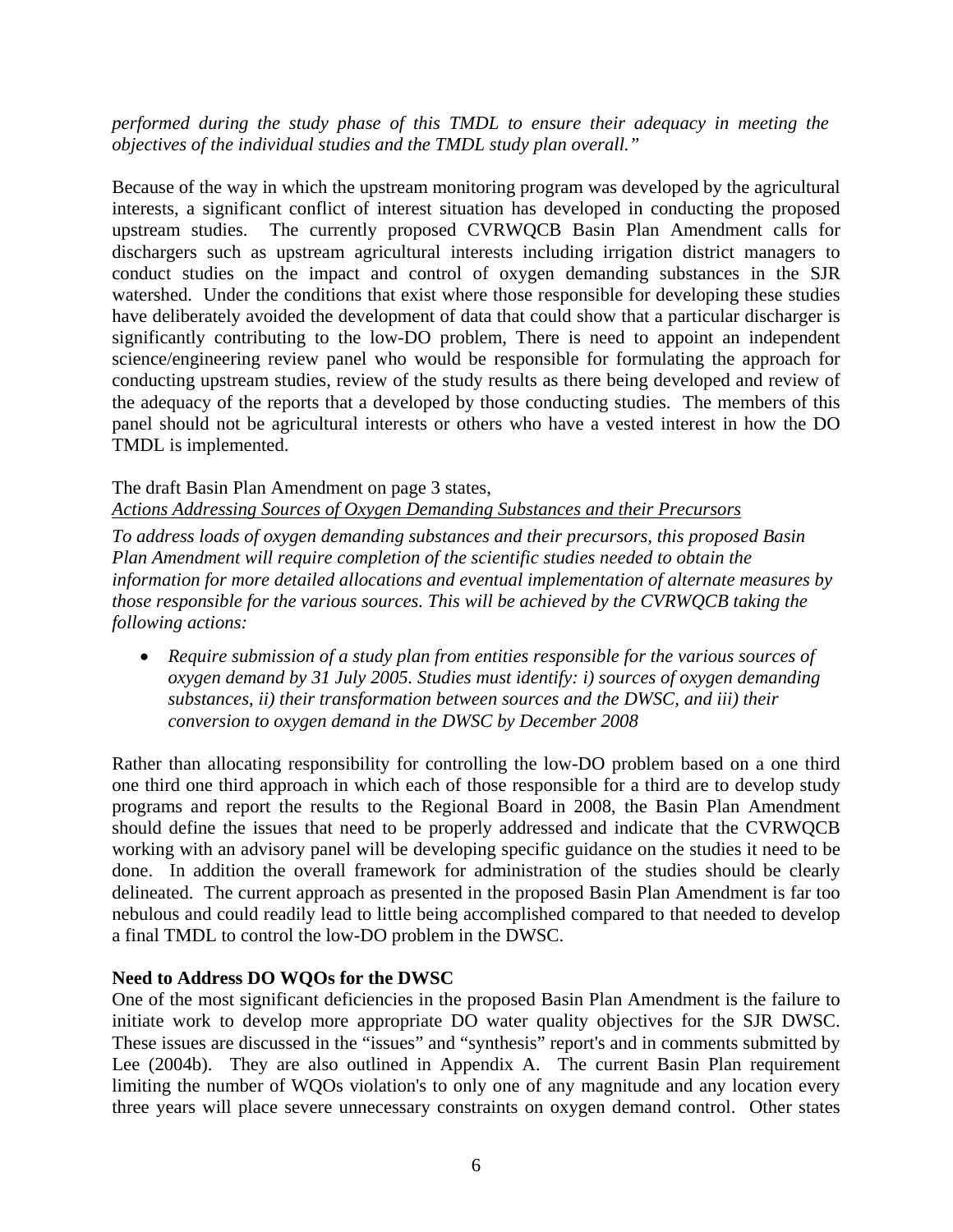with the approval of US EPA, adopt diel (night to day) averaging of the daily DO. This can be extremely important in the DWSC since at times, early morning to late afternoon changes in DO in the near surface water can be as much as 8 mg/L. Also there is need to consider that the waters within the bottom meter of the DWSC can be 1 to 2 mg/L lower in DO than the waters that mid depth. Eliminating the WQO DO violations that occur near the bottom and in the early morning will require a much more comprehensive water quality monitoring program than has been proposed by CBDA consultants. Eliminating these violations compared to averaging over the day for with depth will not be significantly detrimental to the aquatic life resources of the DWSC.

One of the most significant areas that need attention is the validity of the 6 mg/L DO WQO as being necessary to allow migration of Chinook salmon through the DWSC. As discussed in the synthesis report is considerable information that would lead to the conclusion that that an average with depth and during the day 5 mg/L would allow unimpeded Chinook salmon migration through the DWSC. As part of developing the basin plan amendment, a component of this plan should be specific delineating a study plan to develop appropriate DO WQOs for the upper DWSC. Failure to begin to address this issue at this time could result in the expenditure of large amounts of public and private funds for aeration, SJR flow modification, and oxygen demand source control beyond that needed to adequately protect the designated beneficial uses of the DWSC.

## **Impact of SJR Head of Old River Flow Diversions on Low DO Problem**

Beginning on page 33 of the staff report is a discussion of the impact of SJR Head of Old River flow diversions associated with the export pumping of South Delta water by the state and federal projects on the low-DO problem. While references made to a discussion of this issue in the synthesis report, there is considerable additional information on this issue in supplements to the synthesis report and in special reports that have been completed in 2003 and 2004 by Lee and Jones-Lee. The additional information clearly documents that the state and federal export projects drawing SJR Vernalis water into the South Delta is a major cause of low DO problems in the DWSC. The references that should be added to the Basin Plan Amendment discussing this issue include Lee 2003a,c, Lee (2004a), Lee and Jones-Lee (2003a,b, 2004c).

### **Loading Capacity**

Page 37 of the staff report presents two oxygen demand loading diagrams which relate the allowable loading of oxygen demand to the DWSC as a function of SJR DWSC flow and temperature. As discussed in the past comments, these diagrams are in error at the upper flows since at these flows much of the oxygen demand added to the DWSC is exported via Turner Cut and Columbia Cut. As the flows increase through the DWSC, higher oxygen demand loads can be added to the DWSC without causing DO WQO violations. This is the reason why at SJr DWSC flows above about 1,500 cfs violations of the DO WQO do not occur in the DWSC.

### **Coordinated TMDL Efforts**

Lee and Jones-Lee (2004f) have developed a comprehensive review of the current water quality problems in the Delta as evidence by existing TMDLs. As they discuss several of these TMDLs are impacted by the state and federal South Delta export projects. These issues need to be addressed by the SWRCB as part of its D 1641 water rights review. Included within this review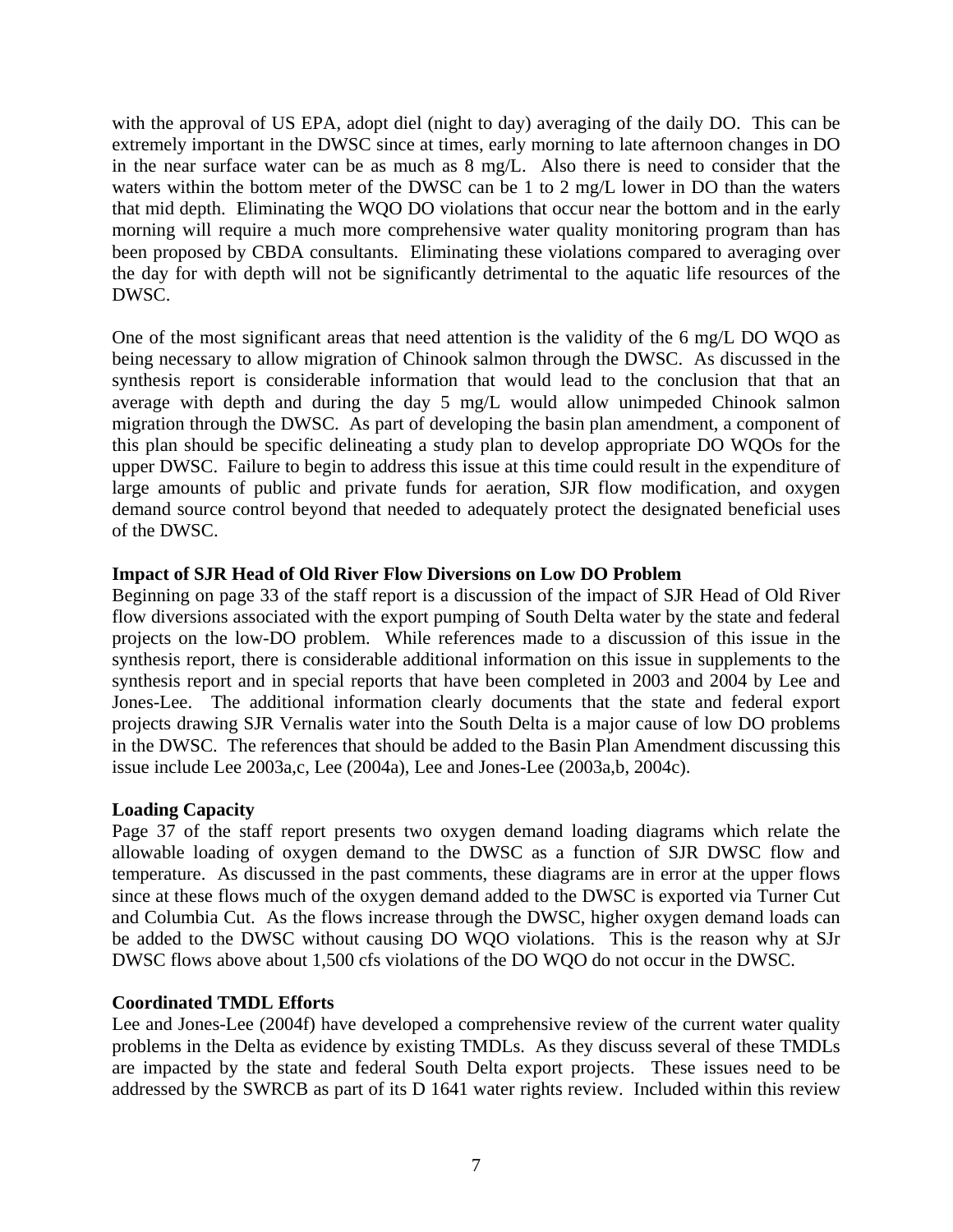should be consideration of the requirements imposed by the U.S. Congress (2004) passage of HR 2828 Water Supply Reliability and Environmental Improvement Act. Included within this review should be consideration of the requirements imposed by the U.S. Congress (2004) passage of HR 2828 Water Supply Reliability and Environmental Improvement Act. HR 2828, states,

## "*D) PROGRAM TO MEET STANDARDS-*

*(i) IN GENERAL- Prior to increasing export limits from the Delta for the purposes of conveying water to south-of-Delta Central Valley Project contractors or increasing deliveries through an intertie, the Secretary shall, not later than 1 year after the date of enactment of this Act, in consultation with the Governor, develop and initiate implementation of a program to meet all existing water quality standards and objectives for which the Central Valley Project has responsibility.*"

Lee and Jones-Lee (2004) have discussed how the export projects are impacting WQO violations in the Delta. There is need to begin to address these issues as part of any further water diversions/flow manipulation in the Delta and its tributaries. Appendix A presents a summary of the issues that need to be addressed in a coordinated effort by the CVRWQCB and the SWRCB on the slides, "Current Investigative Effort not Adequate to Meet Needs."

## **References**

Dahlgren, R., and Van Nieuwenhuyse, E., "Nutrient Monitoring in Support of the Dissolved Oxygen TMDL in the San Joaquin River, California," Presentation at the Society for Environmental Toxicology and Chemistry World Congress Portland, OR, November (2004). Abstract at http://abstracts.co.allenpress.com/pweb/setac2004/document/?ID=42310

Jasssby, A.D., and Van Nieuwenhuyse, E., "The Role of Upstream Phytoplankton in Hypoxia of the Lower San Joaquin River: A Retrospective Analysis," Poster presentation at  $3<sup>rd</sup>$  Biennial CALFED Bay-Delta Program Conference Sacramento, CA October (2004).

Lee, G. F., "Comments on Total Maximum Daily Load for Low Dissolved Oxygen in the San Joaquin River Developed by the CVRWQCB Staff, June 2003," Comments Submitted to the Central Valley Regional Water Quality Control Board by G. Fred Lee & Associates, El Macero, CA (2003a). http://www.gfredlee.com/CommentsTMDL7-9-03.pdf

Lee, G. F., "Suggested Approach for Defining Non-Aeration Alternatives for Managing the Low-DO Problem in the SJR DWSC," Report of G. Fred Lee & Associates, El Macero, CA (2003b). http://www.gfredlee.com/AlternativeApproaches.pdf.

Lee, G. F., "Impact of San Joaquin River Deep Water Ship Channel Watershed and South Delta Flow Manipulations on the Low-DO Problem in the Deep Water Ship Channel," Submitted to the US Bureau of Reclamation OCAP Biological Assessment, Sacramento, CA, Report of G. Fred Lee & Associates, El Macero, CA, July 10 (2003c). http://www.members.aol.com/duklee2307/FlowImpact.pdf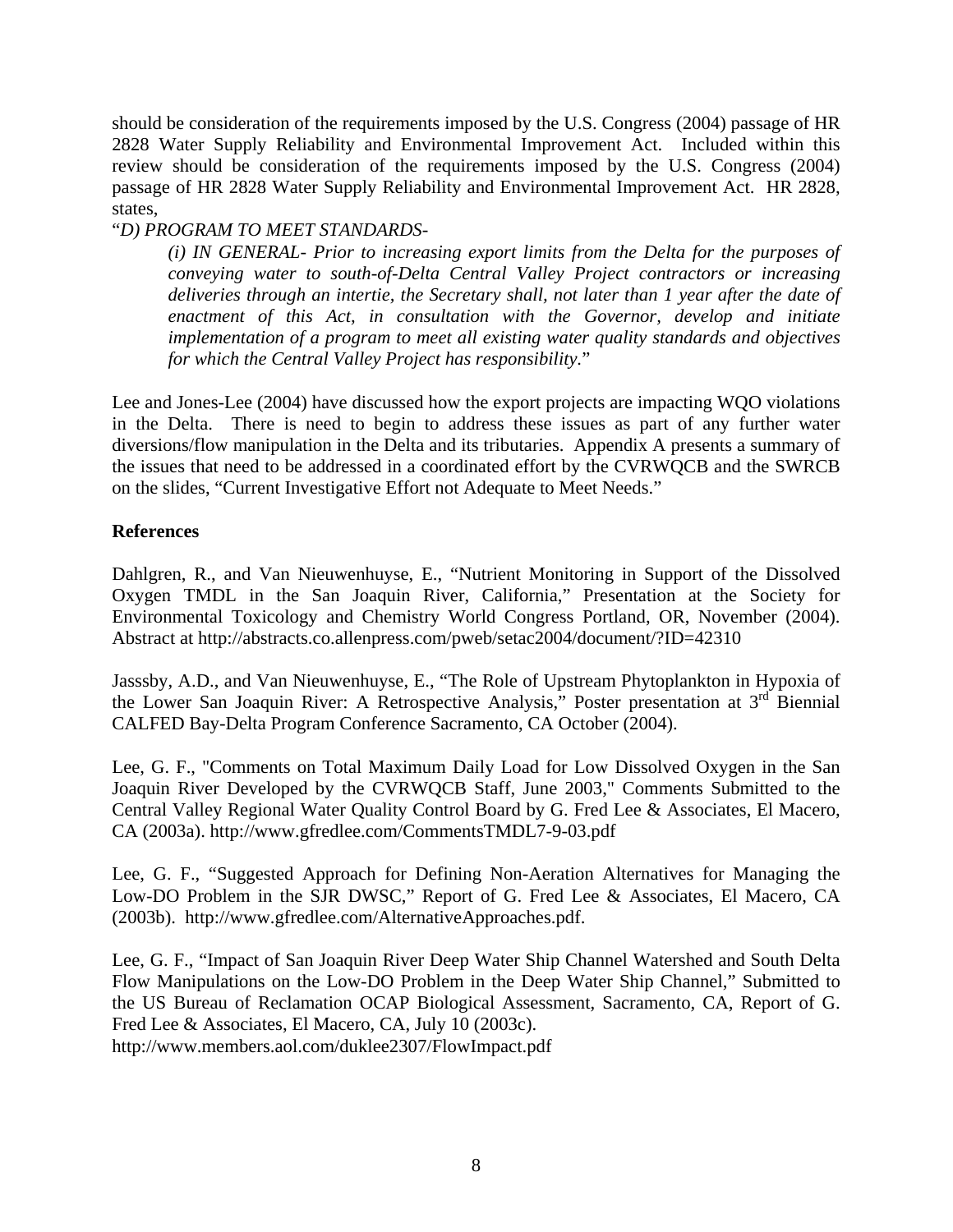Lee, G. F., "Review of 'CALFED Directed Action Proposal: Monitoring and Investigations of the San Joaquin River and Tributaries Related to Dissolved Oxygen,' Proposal Number 262DA," Comments submitted to the DeltaKeeper, Report of G. Fred Lee & Associates, El Macero, CA, October 28 (2003d). http://www.members.aol.com/duklee2307/deltakeeper-ups-mon.pdf

Lee, G. F., "SJR DWSC DO for 2004," Report of G. Fred Lee & Associates, El Macero, CA, July (2004a). http://www.members.aol.com/duklee2307/SJR-DWSC-DO-Flow-Jan-July-2004.pdf

Lee, G. F., "Comments on Scoping Meeting and Public Workshop on the Development of a Basin Plan Amendment to Establish a Total Maximum Daily Load (TMDL) for Low Dissolved Oxygen in the San Joaquin River Deep Water Ship Channel," Comments Submitted to the California Regional Water Quality Control Board, Central Valley Region, by G. Fred Lee & Associates, El Macero, CA, January (2004b).

Lee, G. F. and Jones-Lee, A., "Issues in Developing the San Joaquin River Deep Water Ship Channel DO TMDL," Report to Central Valley Regional Water Quality Control Board, Sacramento, CA, August (2000). http://www.gfredlee.com/sjrpt081600.pdf

Lee, G. F. and Jones-Lee, A., "Developing Nutrient Criteria/TMDLs to Manage Excessive Fertilization of Waterbodies," Proceedings Water Environment Federation TMDL 2002 Conference, Phoenix, AZ, November (2002). http://www.gfredlee.com/WEFN.Criteria.pdf

Lee, G. F. and Jones-Lee, A., "Synthesis and Discussion of Findings on the Causes and Factors Influencing Low DO in the San Joaquin River Deep Water Ship Channel Near Stockton, CA: Including 2002 Data," Report Submitted to SJR DO TMDL Steering Committee and CALFED Bay-Delta Program, G. Fred Lee & Associates, El Macero, CA, March (2003a). http://www.gfredlee.com/SynthesisRpt3-21-03.pdf

Lee, G. F. and Jones-Lee, A., "SJR DWSC Flow and RRI DO Data for 2003," Report of G. Fred Lee & Associates, El Macero, CA (2003b). http://www.members.aol.com/apple27298/DWSC-Flow-DO-2003.pdf

Lee, G. F. and Jones-Lee, A., "Supplement to Synthesis Report on the Low-DO Problem in the SJR DWSC," Report of G. Fred Lee & Associates, El Macero, CA, June (2004a). http://www.members.aol.com/duklee2307/SynthRptSupp.pdf

Lee, G. F. and Jones-Lee, A., "Recommended Approach for Controlling the Low-DO Problem in the SJR DWSC," Report of G. Fred Lee & Associates, El Macero, CA, May (2004b). http://www.members.aol.com/apple27298/SJR-Rec-Approach.pdf

Lee, G. F. and Jones-Lee, A., "Comments on the CBDA Delta Improvements Package," Comments submitted to California Bay-Delta Authority by G. Fred Lee & Associates, El Macero, CA, June (2004c). http://www.members.aol.com/apple27298/DIPcomments.pdf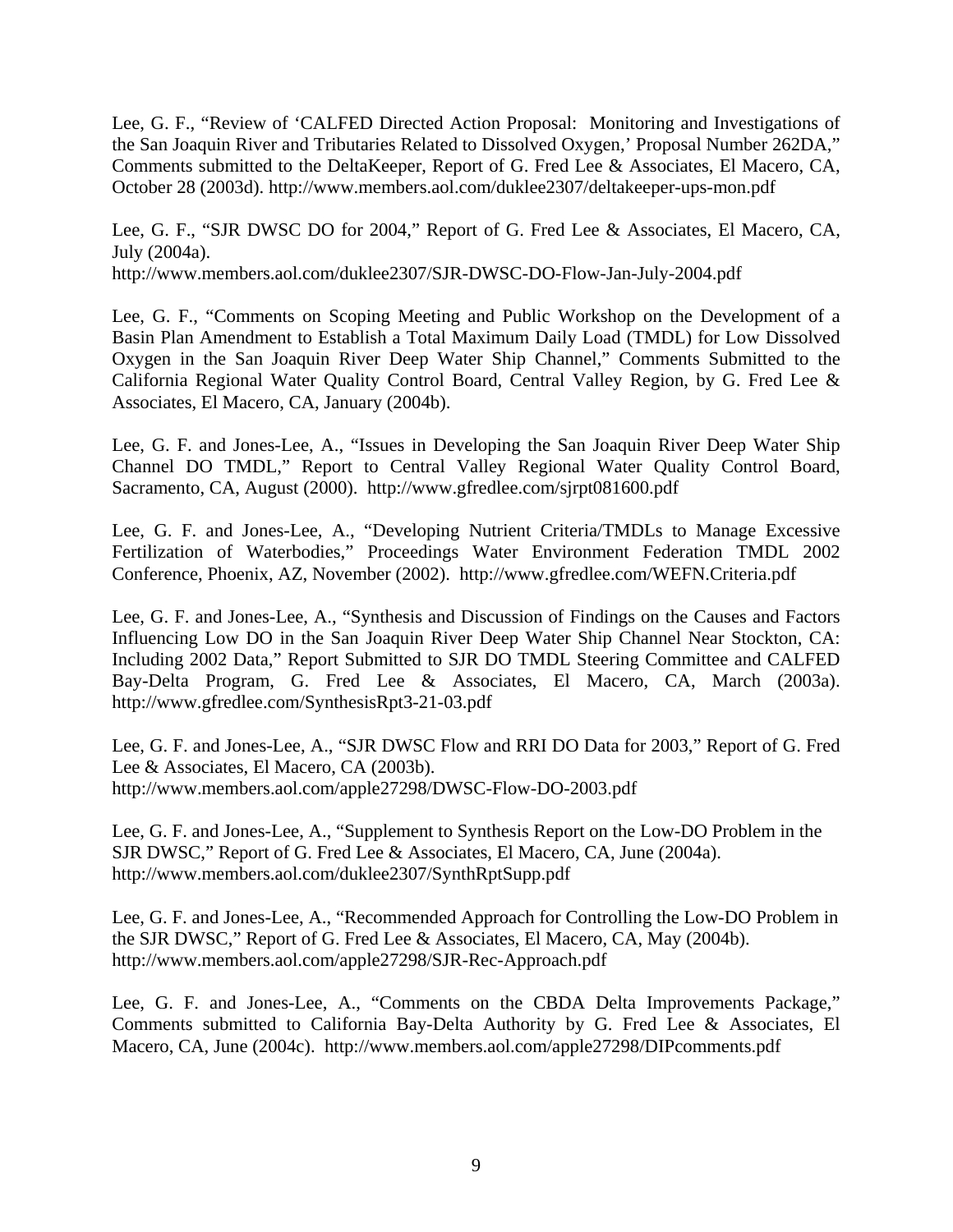Lee, G. F. and Jones-Lee, A., "Updated Recommended Approach for Controlling the Low-DO Problem in the SJR DWSC," Report of G. Fred Lee & Associates, El Macero, CA, June (2004d). http://www.members.aol.com/apple27298/SJR-Rec-Approachupdate.pdf.

Lee, G. F. and Jones-Lee, A, "San Joaquin River Deep Water Ship Channel Low DO Problem and its Control," Presentation at the Society for Environmental Toxicology and Chemistry World Congress Portland OR, November (2004e).

Lee, G. F. and Jones-Lee, A., "Overview of Sacramento-San Joaquin River Delta Water Quality Issues," Report of G. Fred Lee & Associates, El Macero, CA, June (2004f). http://www.members.aol.com/apple27298/Delta-WQ-IssuesRpt.pdf

Lee, G. F.; Jones-Lee, A. and Burr, K., "Results of the August 5, 2003, Tour of the South Delta Channels," Report of G. Fred Lee & Associates, El Macero, CA (2004a). http://www.members.aol.com/duklee2307/South-Delta-Tour.pdf.

Lee, G. F.; Jones-Lee, A. and Burr, K., "Summary of Results from the July 17, 2003, and September 17, 2003, Tours of the Central Delta Channels," Report of G. Fred Lee & Associates, El Macero, CA (2004b). http://www.members.aol.com/duklee2307/Central-Delta-Tours.pdf

US Congress, H.R.2828, "Water Supply, Reliability, and Environmental Improvement Act," (2004) available at www.thomas.loc.gov

Van Nieuwenhuyse, E., "Phosphorus Load Reduction Goals for the San Joaquin River near Vernalis." Presented at 3rd Biennial CALFED Bay-Delta Program Conference Sacramento, CA October (2004).